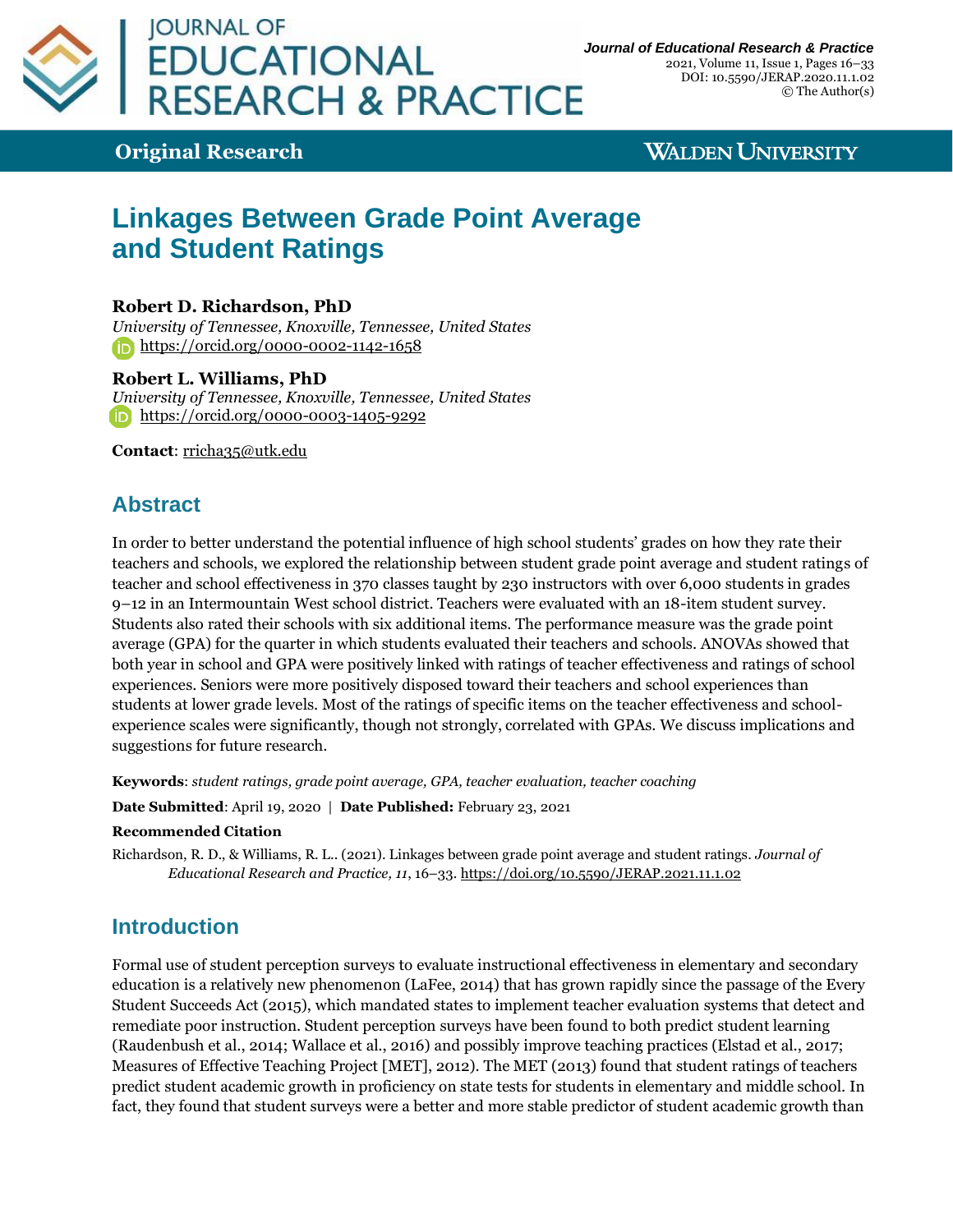teacher observation measures. As a result, student perception surveys have become mandated in teacher evaluation systems in many US school districts. While student perception surveys are a relative newcomer in K–12 education, they have been studied in the context of colleges and universities for a much longer time.

The relationship between student performance and student surveys of teacher effectiveness is among the most highly targeted research topics in higher education. Surveys taken in the late 20th century revealed that approximately 90% of liberal arts colleges targeted students' course ratings in administrative evaluation of teaching effectiveness (Seldin, 1999). In fact, Theall and Franklin (1990) claimed that students' course evaluations represent the most researched topic in higher education. For example, a survey of 40,000 department heads by the US Department of Education revealed that 97% of these heads emphasized student evaluations in their assessment of teaching effectiveness (Berk, 2005).

Despite the extensive research on student rating of instructional effectiveness at the college level, minimal research on this topic exists at the high-school level. Admittedly, a number of school systems are introducing course evaluations through workshops and conference presentations; however, professional journals that emphasize research on secondary instruction seldom publish peer-reviewed research on student evaluations of instructor effectiveness. A search of the ERIC and PsychINFO literature revealed not a single study on student evaluations of teacher effectiveness in *American Secondary Education, Secondary School Journal, Secondary Education and Teaching, International Journal of Secondary Education, Teaching and Teacher Educator,* and *The Teacher Educator*.

Most of the applications of students' course evaluations at the pre-college level are posted in the popular press, which cites little rigorous research regarding the benefits of students' course evaluations at the high school or middle school level. One of the few articles published in professional journals on student ratings of teacher effectiveness at the secondary level was conducted in Norway (Elstad et al., 2017). That article concluded that student ratings can be useful to teachers in improving the nature and quality of their instruction; however, these ratings more often appeared to be used for administrative purposes in evaluating teacher instruction instead of by teachers in improving the quality of their instruction.

LaFee (2014) has described the role of student evaluations in a variety of large school systems in the United States—Anchorage School District, Boston Public Schools, and Pittsburgh Public Schools. The widespread use of student surveys in evaluating teacher effectiveness appears to have begun in Boston in 2006. Students who took the course evaluation survey did so seriously and cooperatively. LaFee (2014) reported that the survey revealed how students think about engagement in the learning process. In the Anchorage experience with student evaluation of teacher effectiveness, student ratings supported much of what the Anchorage system was already doing to promote student learning. Pittsburgh public schools initially used a student rating system mandated by the Pennsylvania Legislature and subsequently revised that system. Their goal was to develop a rating system that teachers would want to use to improve their teaching rather than a system required by the state or local school administrators.

Another extensive research project on effective teaching, the MET, was funded by the Bill and Melinda Gates Foundation in 2009. This research included surveys given to several thousand students who were asked to characterize their educational experiences, with their answers compared to their scores on conventional examinations such as state-mandated, value-added tests. The MET researchers found that elementary and middle school students were better able to judge teacher effectiveness than trained adult observers. The findings of these surveys identified teacher strengths and teacher practices needing improvement. The primary student survey used for this project (Tripod) explained 7.8% of the variation in learning gains on value-added measures, which was equivalent to a correlation between predicted and observed value-added scores of *r* = .29 (Raudenbush & Jean, 2014).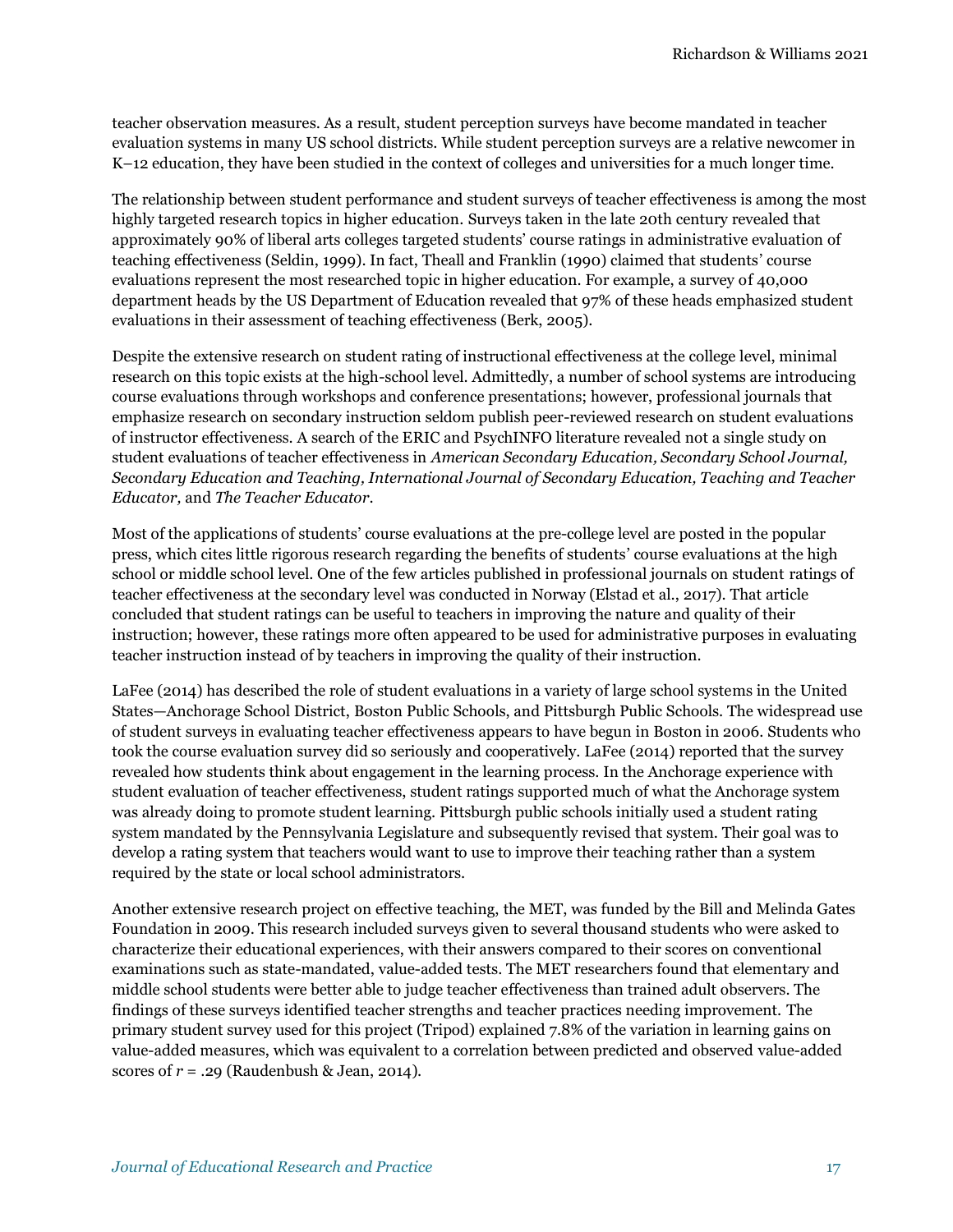Perhaps the most notable contributor to the literature on high school students' evaluations of their teachers is Ronald F. Ferguson, a professor in the Harvard Graduate School of Education (LaFee, 2014). He was the major architect of the Tripod Project, which involved development of surveys high school students could use to rate the instructional effectiveness of their teachers. Ferguson began his research on the assessment of teaching ineffectiveness in a small school district characterized by inconsistent student achievement. Conventional assessment tools had not explained the range of student achievement in different classrooms in the school district. Consequently, Ferguson asked students through anonymous surveys what they perceived as occurring in their classrooms.

The emphasis on student evaluation of teaching effectiveness at the high-school level is generally anchored in the framework of value-added assessment of student performance. Typically, this notion relates to whether students are progressing as well or better than expected academically from one year to the next. Changes in students' achievement test scores are used to determine whether academic progress has been acceptable or superior from one year to the next. This aspect of value-added assessment is primarily longitudinal, with the progress of the same students assessed across years; however, the progress of one group of students is sometimes compared with that of a similar group of students taught by different teachers in a cross-sectional fashion (Doran, 2005).

If students make substantial improvement from one year to the next or one group does considerably better than another group, we can assume that teaching played a role in the value-added assessment process. To assume that students should progress academically without effective teaching would put the total responsibility for student learning on the students and/or their parents. Thus, in the complete equation for value-added assessment, the sequence should be pre-test, teacher instruction, and post-test. Evaluating the dimensions of teaching has become a major task in improving the outcome of value-added assessment. In some cases, teachers are observed by other teachers or supervisors to determine what teaching skills need to be strengthened. However, from a practical perspective, observation by other professionals can only span a limited time frame (e.g., one or two diagnostic observations) to identify the teaching skills needing to be upgraded, with one or two follow-up observations to see what improvement has been made in those skills.

Since students spend the most time observing teachers and being affected by teachers, perhaps they can best answer the questions of what a teacher is doing to promote or impede student learning. In examining the role of student responses to teaching-effectiveness surveys, Ferguson (2012) constructed a Tripod with 7-Cs that could be used as a prognostic tool in evaluating and promoting teaching effectiveness. Thus, the 7-Cs in Ferguson's Tripod represented teachers Caring for students, Controlling student behavior in the classroom, Clarifying information presented in class, Challenging student effort, Captivating students interest, Conferring with students regarding their understanding of course content, and Consolidating student learning of academic notions by reviewing and summarizing content previously taught (Ferguson, 2012).

Ferguson contended that his Tripod surveys were considerably more effective than classroom observations in accounting for students' academic improvement. Although all of Ferguson's 7-Cs predict value-added academic gains, Control and Challenge were the best predictors (Raudenbush & Jean, 2014). Students' being on-task and non-disruptive is foundational for their meeting academic challenges and flourishing intellectually, and having high expectations of students has been consistently associated with better academic outcomes (Hattie, 2009).

### **Purpose**

There is good reason to believe that student evaluations of teachers can provide actionable information, which can inform professional growth; however, when these student ratings are used for evaluation purposes to compare and rank teacher effectiveness, it is important that the potential for construct irrelevant bias be well understood. For student perception surveys, construct-irrelevant bias has not yet been studied. One potential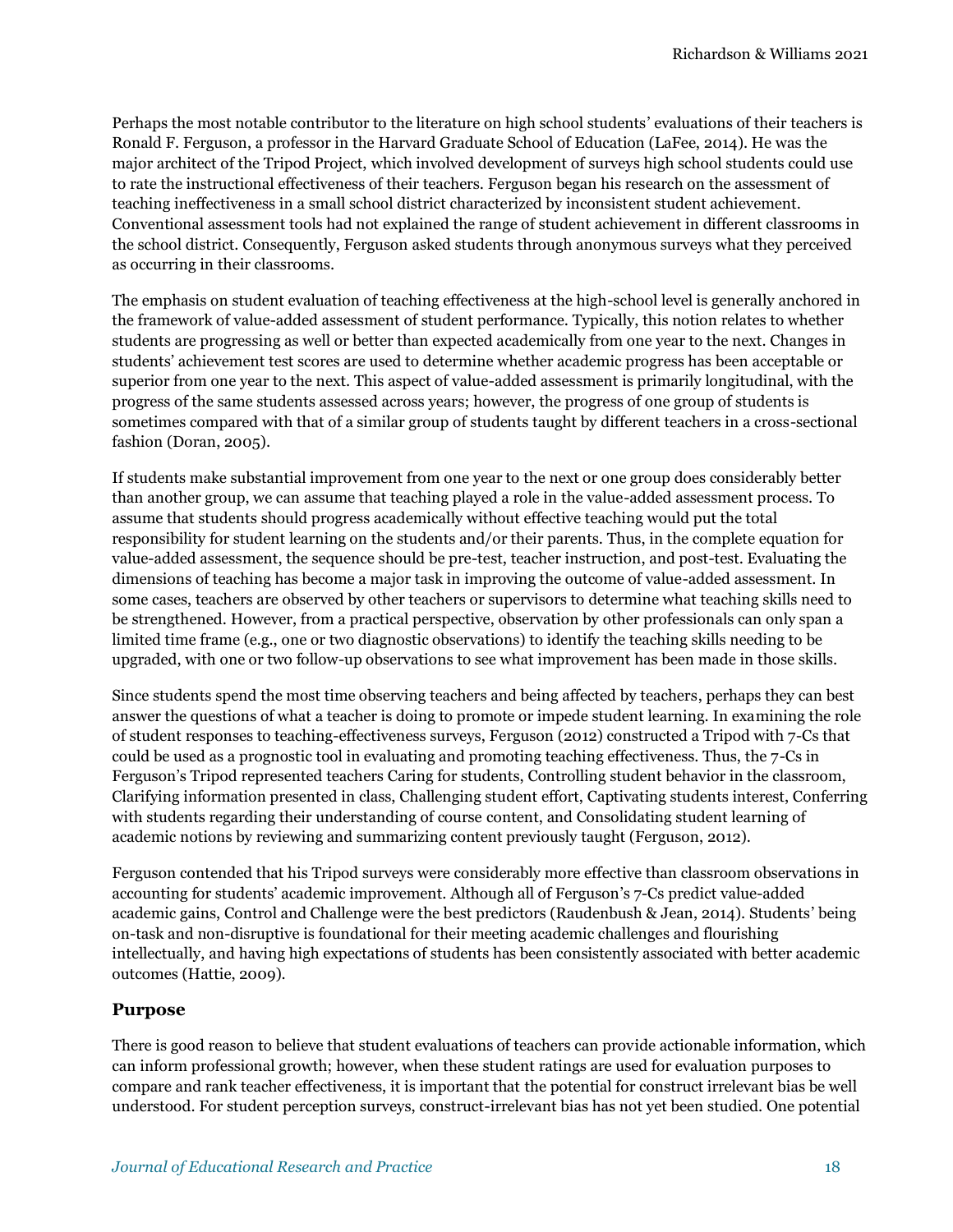confound to accurate comparison across teachers is the influence of the grades that students receive from their teachers on the ratings they give to their teachers. Another potential confound is the maturational level of the students doing the rating. Do students rate teachers differently across the developmental stages?

Because grade point average (GPA) is an aspect of school that may color student perceptions of teachers and schools, we decided to quantify the relationship between student GPA and student evaluation of their teachers and of their overall school experiences across years in high school. Understanding the relationships between students' rating of their teachers (and schools), their developmental level, and the grades they receive has important implications as to how educators should interpret student ratings, particularly when comparisons are being made between teachers. For example, if correlations between student grades and student ratings are high, this might indicate that teachers receive inflated ratings from students by giving high marks and deflated ratings from students by giving low marks. In such situations, teachers would not be rated purely on quality of teaching but rather on grades given, thus confounding this approach to measuring teacher excellence and, potentially, promoting an unintended consequence of grade inflation, or worse, low expectations.

While the relationship between grades and ratings of teacher effectiveness has been extensively studied at the college level, they have been minimally researched in elementary, middle, or high-school populations. Nonetheless, most collegiate studies of this relationship have been done only on a group basis, without the potential for tracking individual students' teacher evaluation scores. However, the data-collection system used in the current study paired individual students' scores across independent (e.g., student grades) and dependent variables (how they evaluate their teacher). In the current study, students were assured that their teachers would not see individual student ratings of teachers, hence reducing fear of teacher reprisal for submitting poor teacher ratings.

Thus, the primary question of this study involves exploring the extent to which student grades predict how they rate their teachers and their schools. A secondary question is whether these relationships hold across years in school. Consistent replication of the answer to the primary question across years in high school would suggest a replicable relationship between GPA and teacher ratings among high school students in which the developmental level of students plays little role in judgment. Understanding the connections between student ratings of teachers and GPA will help inform how teachers and administrators interpret the data they receive from student ratings of teacher effectiveness.

# **Materials and Methods**

### **Participants**

Data were collected through a school district's data dashboard for students in grades 9–12, with 6,134 students across high-school grade levels. We drew student data from five high schools. These students from 371 different classes were surveyed as to their perspective of teacher effectiveness, with one to 71 students responding per class. Surveys were administered in a single period of the day to avoid survey fatigue of students. The period of the day in which surveys were administered was determined by the building administration. Only teachers who were being evaluated in their first three years of employment or who were on the 3rd year of their review cycle were required to survey their class. The number of students who completed the survey was 1,872 Freshmen, 1,559 Sophomores, 1,586 Juniors, and 1,115 Seniors. Gender classification revealed that 3,054 of the sample were females and 3,078 were males; 451 of the students were receiving special education services, and 5,683 were not. The senior class had a lower proportion of students receiving Fs as well as a lower proportion of English learners (see Table 1).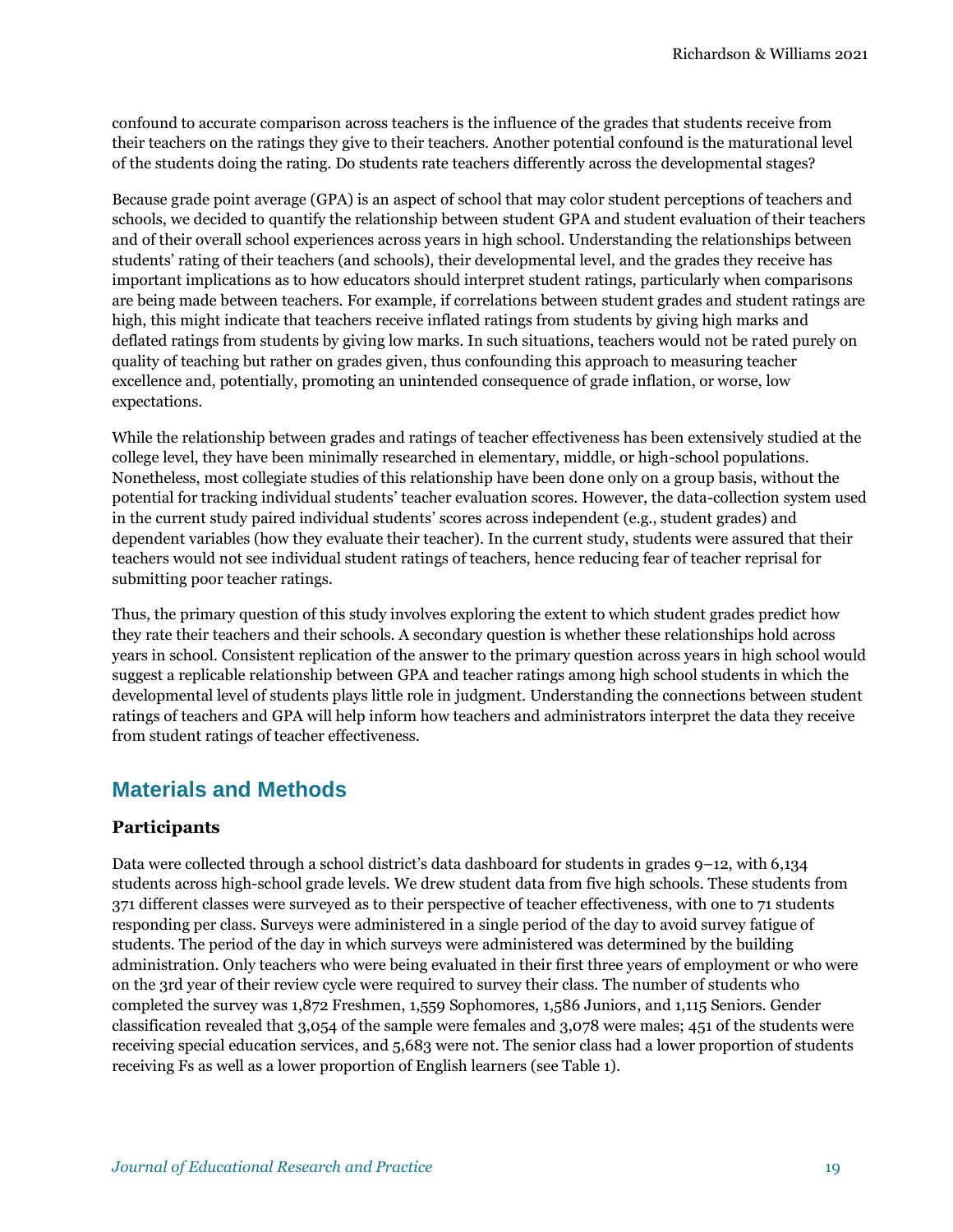| Category   | All Grades<br>$(N = 6,134)$ | Freshman<br>$(n = 1,872)$ | Sophomore<br>$(n = 1,559)$ | Junior<br>$(n = 1.586)$ | Senior<br>$(n = 1,115)$ |
|------------|-----------------------------|---------------------------|----------------------------|-------------------------|-------------------------|
| Female     | 49.8                        | 48.4                      | 51.8                       | 48.7                    | 50.9                    |
| White      | 74.2                        | 73.0                      | 74.1                       | 74.1                    | 75.7                    |
| Hispanic   | 15.2                        | 16.2                      | 15.4                       | 15.3                    | 13.7                    |
| <b>FRL</b> | 18.4                        | 20.1                      | 18.9                       | 15.8                    | 18.5                    |
| EL         | 4.3                         | 4.3                       | 4.6                        | 4.3                     | 3.8                     |
| <b>IEP</b> | 7.3                         | 7.4                       | 6.5                        | 7.9                     | 7.5                     |
| $F = 0$    | 86.9                        | 85.3                      | 85.7                       | 86.6                    | 91.7                    |

**Table 1**: *Sample Percentages of Column Totals*

*Note*. *FRL* = Free and Reduced Lunch. *EL* = English Learner. *IEP* = student with an Individualized Education Program through Special Education.  $F = 0$  = students with no Fs in first term of school.

GPAs for individual students were generally submitted on a quarterly basis for the high school students. Grades were downloaded nightly into the school's data-management system. Grading was based on the standard A–F scale, with A being exemplary work, B meeting standards, C approaching standards, D falling below standards, and F being significantly below standards. Teachers throughout the district were encouraged to base grades on the extent to which students met course standards, rather than basing grades on classroom behavior or extra-credit projects unrelated to meeting course standards.

Grading methods varied across levels and subject areas. Grades in physical education courses tended to be more about participation than skill levels, whereas math grades tended to be more about proficiency than participation. Tests, essays, projects, and class participation were standard contributors to grades. GPA was for the term in which students rated their teachers, rather than a cumulative GPA.

### **Measures**

### **Teacher evaluation measures**

Students took a 24-item Secondary Student Survey (18 teacher-related and six school-related items) by logging into their district accounts and then indicating their perception of teacher practice. Each rating item had four response options ranging from *strongly agree* to *strongly disagree*. All items included specific features of the teacher's instructional actions; for example, students were asked to rate such claims as "My teacher asks me to explain how I come up with my answers," and "If someone does not understand something, my teacher explains it in another way." Students took the survey online for one of their teachers (in most cases during the first period of the day) on the date specified for the survey.

The original instructional team developed its own student evaluation of instructor effectiveness measure by first reviewing research on student evaluation of teachers. However, most of the survey items pertained to the Tripod 7-Cs Survey developed at Harvard under the direction of Ronald Ferguson in 2001. The items selected were based on the following 7-Cs, with phrasing of typical items in parentheses:

- **Challenge**: Teacher presses for rigor and persistence in student work (e.g., "My teacher asks me to explain my answers").
- **Control**: Teacher minimizes misbehavior, promotes good behavior, and insists that students stay ontask (e.g., "My teacher knows how to get students to behave properly").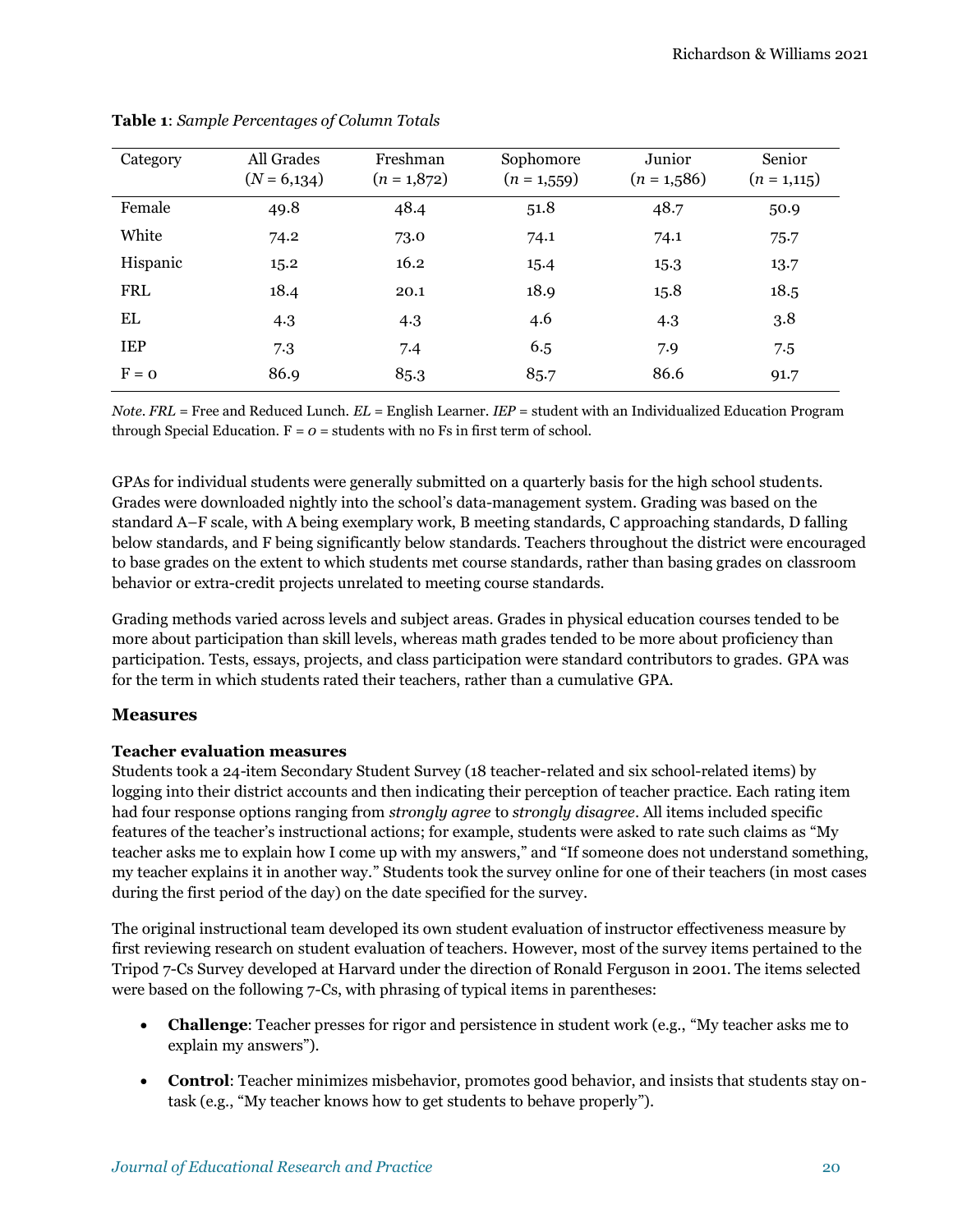- **Confer**: Teacher elicits ideas from students and welcomes their feedback (e.g., "My teacher helps us learn from our mistakes").
- **Captivate**: Teacher stimulates student interest in lessons (e.g., "My teacher makes learning interesting").
- **Clarify**: Teacher makes difficult concepts well understood (e.g., "My teacher is good at explaining things").
- **Consolidate**: Teacher makes learning coherent and relates new learning to old (e.g., My teacher ties new lesson to things we have already learned").
- **Care:** Teacher promotes supportive relationships with students (e.g., "My teacher treats all students in this class with respect").

In addition, there is one general summary item: "I would recommend this teacher to other students."

In developing a framework for evaluating teacher effectiveness, the original team of specialists first obtained feedback from teachers and administrators as to what they thought should be measured in an evaluation of teaching effectiveness. This team subsequently took the following actions:

- Reviewed items from Tripod and other state surveys developed for the purpose of teacher evaluation. Examined teacher evaluation surveys from Boston, Kentucky, Pennsylvania, and Utah, as well as several surveys that teachers had already used to get instructional feedback from their classrooms.
- Created an item bank and simplified language based on readability formulae and comments from teacher reviews.
- Piloted survey items in classrooms, collecting reliability and validity data, and getting input from teachers regarding survey items.
- Removed items that had poor discrimination or did not add to internal consistency of the measure.
- Initially implemented items for a year.
- Revised items based on item analysis and item discrimination.

A principal component analysis was conducted on the 18 teacher-related items, using orthogonal rotation (Varimax). An initial analysis was run to obtain eigenvalues for each component in the data. One component (overall student satisfaction) had eigenvalues over Kaiser's criterion of 1 and explained 64% of the variance in item scores.

Internal consistency (reliability) of the student survey was measured with coefficient alpha. Coefficient alpha for the 18 items in which students rated their teachers was .96, indicating excellent internal consistency of the teacher-linked items.

### **School evaluation ratings**

The original research team added six additional items to better understand student perceptions of their school. These items were suggested by principals, district behavior specialists, and district academic specialists. A district team of four individuals formulated and revised the school-directed items. Internal consistency of the school survey was measured with coefficient alpha. Coefficient alpha for the six items in which students rated their school was .85. Separating the teacher and school items permitted a determination of the relationship between the two domains.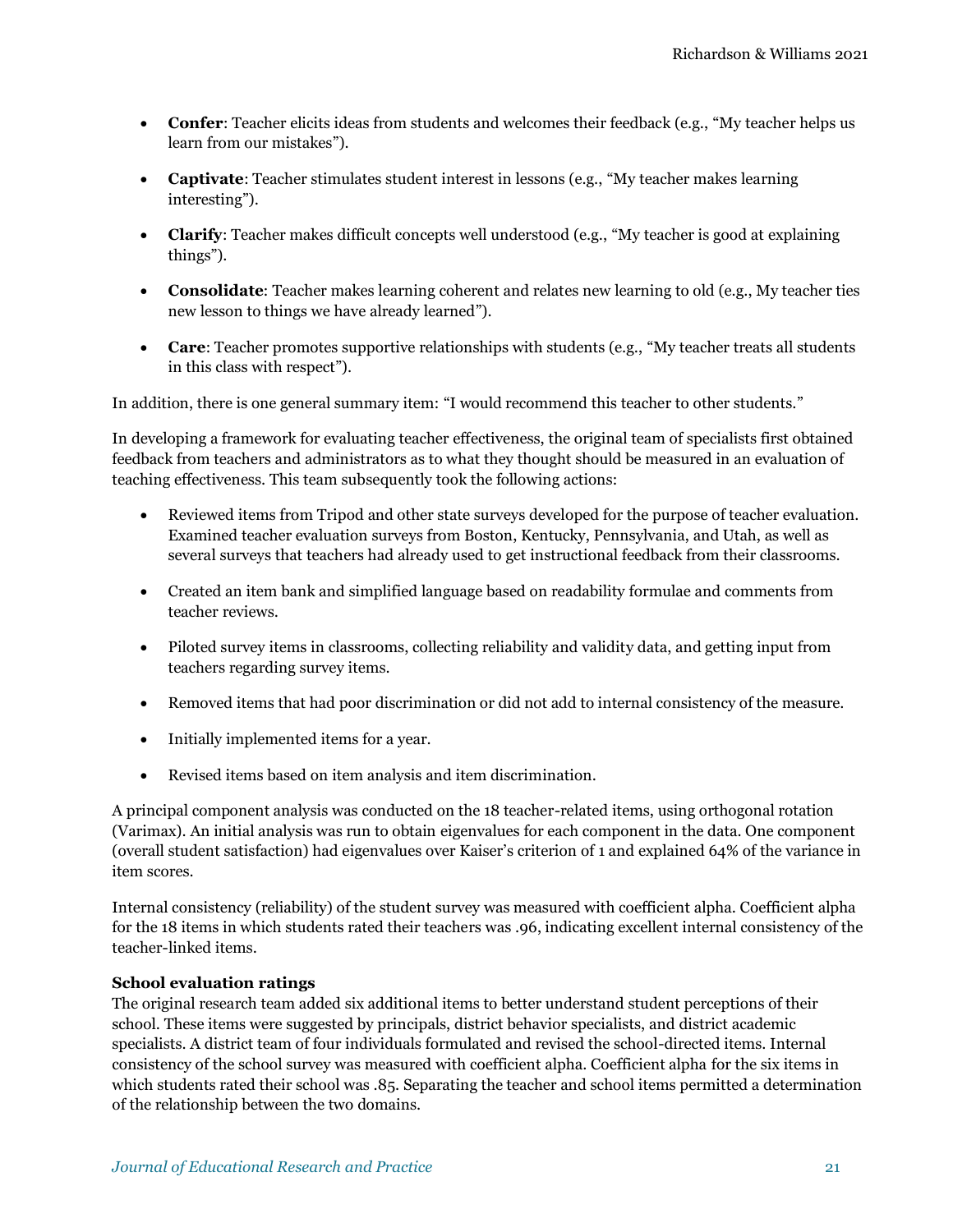### **Results**

Initial analysis indicated significant differences between average GPA and rating of teacher effectiveness by year in high school. Therefore, we used a two-way, 4 (year in school)  $x 5$  (GPA) ANOVA, to evaluate differences in the relationship between student GPAs and their ratings of teacher effectiveness. Student GPAs were binned into 5 categories: 0.0 to 0.999 = F; 1.0 to 1.999 = D; 2.0 to 2.999 = C; 3.0 to 3.499 = B; and 3.5 to 4.0 = A. We failed to obtain any significant interaction effects between year-in-school and term-GPA, F(12, 6070) = 1.086, *p* = .367.

We obtained a significant main effect for GPA on student ratings of their teachers, F(4, 6070) = 10.71, *p* < .001, Partial Eta squared = .007. Post hoc analysis, using Tukey's HSD, indicated that students who obtained an A GPA for the term rated their teachers significantly higher ( $p < .001$ ) than students who had B, C, D, or F GPAs; students who obtained B GPAs had significantly higher teacher ratings than students who had D or F GPAs (*p* < .001), but not higher than students with C-level GPAs; students who obtained C GPAs had significantly higher ratings than D or F GPAs (*p* < .01 & *p* <.001, respectively; and students who obtained D GPAs had significantly higher ratings of teachers than those with F GPAs, but the gap was much smaller (*p* < .05) than for the other GPA comparisons. Thus, across the board, as GPAs increased so did the ratings of teacher effectiveness.

**Figure 1:** *Mean Teacher Ratings Across Term GPA*



*Note***.** As term GPAs increased, so did the mean ratings of teacher effectiveness. Higher-grade students rated their teachers more favorably than freshmen and sophomores; however, the pattern of rating teachers more favorably, the higher the students' GPAs remained across grades.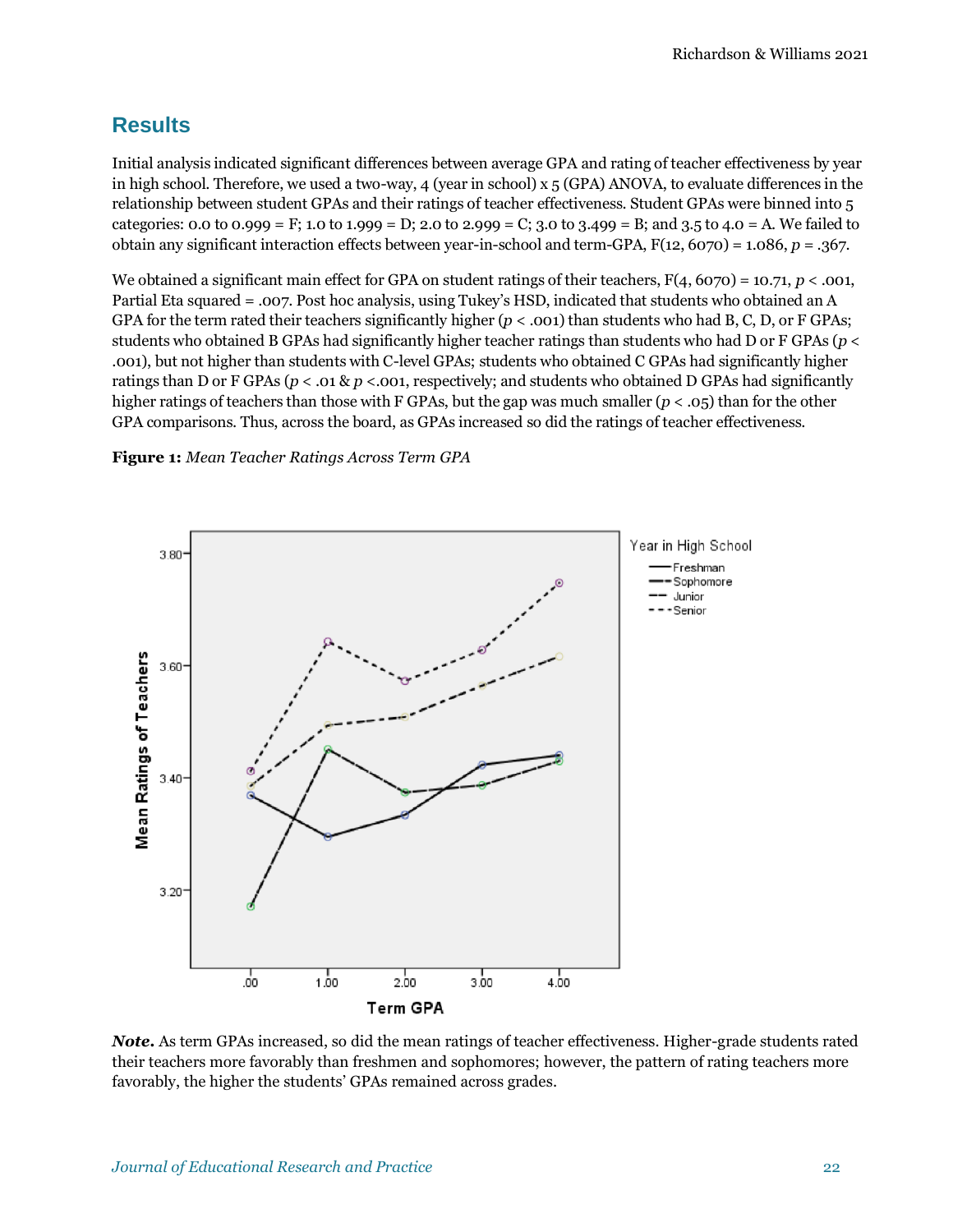There was also a significant main effect for year-in-school on how students rated their teachers,  $F(3, 6070) =$ 14.11,  $p <$  .001, Partial Eta squared = .007. Pairwise post hoc analysis using Tukey's HSD indicated that with the exception of the freshman and sophomore years, which were not significantly different, each successive year in school produced significantly higher ratings of teachers than the previous years. More advanced students rated their teachers more favorably than students in the first 2 years of high school.

Figure 1 plots mean student ratings of their teachers across binned GPAs for the targeted term. Higher GPAs corresponded to higher ratings of teachers and lower GPAs corresponded with lower ratings of teachers. Upper-grade students generally rated the teachers higher irrespective of the students' GPA. The two exceptions to this pattern were that (a) freshmen with an F GPA rated teachers higher than sophomores with an F GPA; whereas (b) sophomores with a D GPA rated teachers higher than freshmen with a D GPA.

Some items on the teacher-rating scale generated more robust relationships with student GPAs than did other items (see Table 2). For example, the following teacher-rating items had the strongest correlations with term GPA:

- My teacher ties new lessons to things we have already learned.  $(r_{xq} = .12, p < .001,$  two tailed)
- My teacher knows when I do not understand.  $(r_{xy} = .10, p < .001,$  two tailed)
- My teacher gives me helpful comments on my work.  $(r_{xy} = .09, p < .001,$  two tailed)
- My teacher helps us learn from our mistakes.  $(r_{xy} = .09, p < .001,$  two tailed)
- My teacher asks me to explain how I come up with my answers.  $(r_{xy} = .09, p < .001,$  two tailed)

These items appear to be linked primarily to Ferguson's "Conferring" notion (LaFee, 2014) involving teacher feedback and targeted/personalized learning. Conferring refers to the dialogue between teacher and student in which the teacher understands and responds directly to the nature and pace of student learning (identifying and correcting errors and building on understanding). Students who rated their teachers high on Conferring items had higher grades than those who rated their teachers lower on measures of Conferring.

Other teacher-rating items had weaker and/or statistically non-significant relationships with student GPA. These items tended to be more behaviorally anchored, asking about very specific behaviors of the teacher rather than targeting teacher "promotion of learning." Examples of this category include the following items:

- My teacher walks around the room to check on students when we are doing work in class.
- My teacher tells us about the learning goals/objectives for the day.

This first item in this table was intended to measure Control (keeping students on-task and minimizing misbehavior) and the second to Consolidate (making learning coherent and relating new learning to old). These items require less judgment and inference by directly targeting observable behavior, but are also quite narrow in scope.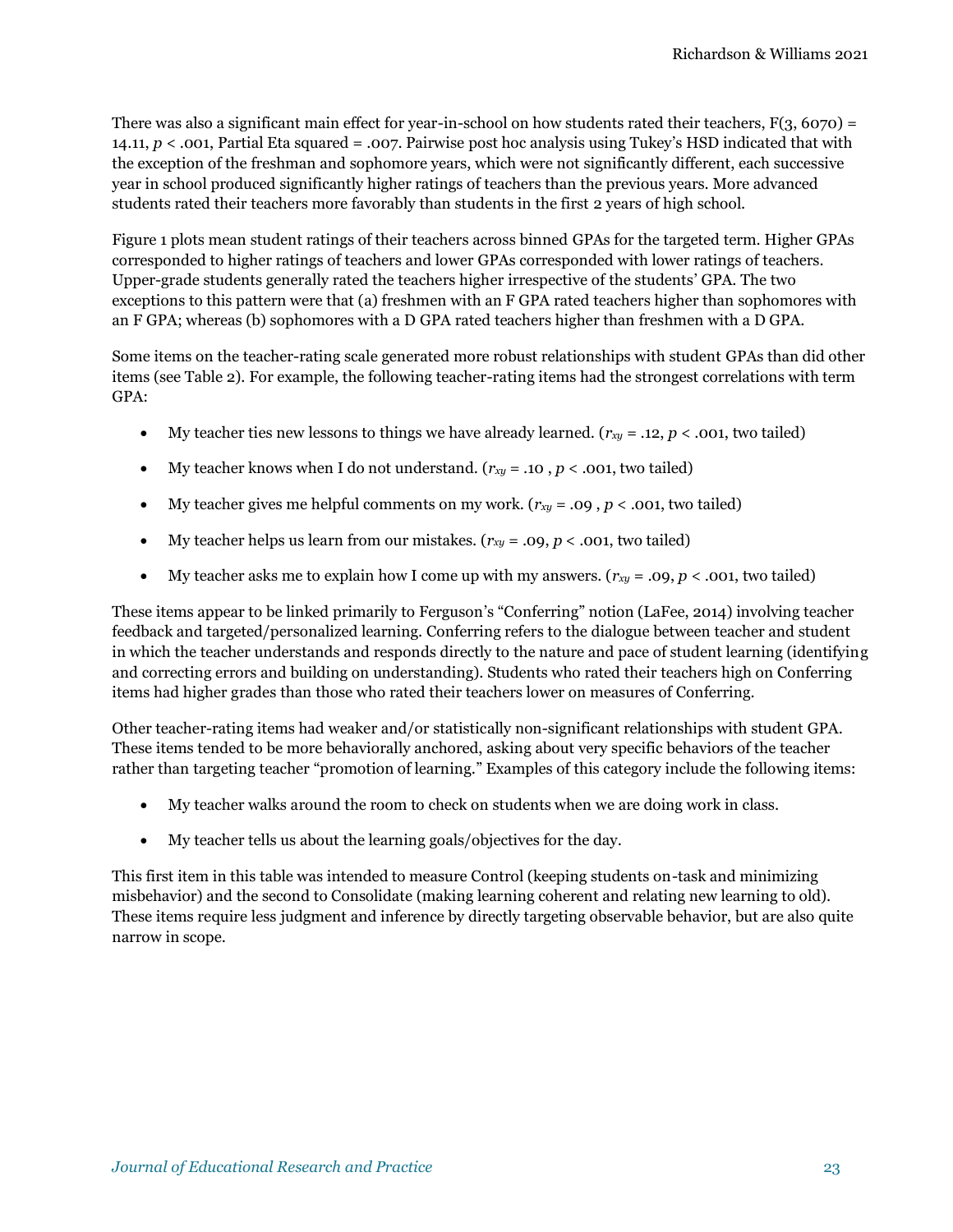| <b>Item</b> |                                                                                                                     | $\boldsymbol{M}$ | SD     | $r_{xy}$  |
|-------------|---------------------------------------------------------------------------------------------------------------------|------------------|--------|-----------|
|             | <b>Combined Teacher Ratings</b>                                                                                     | 3.50             | (0.60) | $.097***$ |
| 1.          | My teacher treats all students in this class with respect.                                                          | 3.73             | (0.60) | $.079***$ |
| 2.          | My teacher walks around the room to check on students when we are<br>doing work in class.                           | 3.61             | (0.60) | $.027*$   |
| 3.          | My teacher knows how to get students to behave appropriately.                                                       | 3.54             | (0.73) | $.070**$  |
| 4.          | The teacher provides students with meaningful activities throughout the<br>class period, so that no time is wasted. | 3.57             | (0.76) | $.052***$ |
| 5.          | My teacher tells us about the learning goals/objectives of the day.                                                 | 3.58             | (0.74) | .022      |
| 6.          | My teacher ties new lessons to things we have already learned.                                                      | 3.60             | (0.68) | $.118**$  |
| 7.          | My teacher is good at explaining things.                                                                            | 3.48             | (0.82) | $.067**$  |
| 8.          | My teacher knows when I do not understand.                                                                          | 3.20             | (0.90) | $.102***$ |
| 9.          | My teacher encourages all students to participate, not just those who<br>raise their hand.                          | 3.58             | (0.73) | $.055***$ |
| 10.         | My teacher makes learning interesting.                                                                              | 3.38             | (0.92) | $.092**$  |
| 11.         | My teacher helps us learn from our mistakes.                                                                        | 3.48             | (0.77) | $.088**$  |
| 12.         | My teacher gives me helpful comments (or feedback) on my work.                                                      | 3.46             | (0.83) | $.087**$  |
| 13.         | In this class, my teacher connects what we are learning to the real world.                                          | 3.49             | (0.82) | $.077***$ |
| 14.         | My teacher helps me understand why the things we're learning in class<br>are important.                             | 3.45             | (0.85) | $.078**$  |
| 15.         | My teacher asks me to explain how I come up with my answers.                                                        | 3.40             | (0.82) | $.093***$ |
| 16.         | If someone does not understand something, my teacher explains it in<br>another way.                                 | 3.48             | (0.79) | $.069**$  |
| 17.         | My teacher provides helpful strategies for learning when students don't<br>understand.                              | 3.46             | (0.83) | $.076**$  |
| 18.         | I would recommend this teacher to other students.                                                                   | 3.53             | (0.86) | $.079***$ |

#### **Table 2:** *Correlations of Term-GPAs With Student Item Ratings-of-Teachers*

*Note.* Mean = average student rating of their teachers, where 4 = *strongly agree*, 3 = *agree*, 2 = *disagree*, and 1 = strongly *disagree*. SD = Standard Deviation. **rxy** = correlation between student ratings of teacher and GPA.  $*$  *p* < .05. \*\* *p* < .001.

### **Relationship Between Student GPA and Student Ratings of Their Schools**

As in the previously described analysis, a two-way, 4 (year in school) x 5 (GPA) ANOVA was used to evaluate differences in the relationship between these variables and bonding with their schools. Student GPAs were binned into 5 categories: 0.0 to 0.999 = F; 1.0 to 1.999 = D; 2.0 to 2.999 = C; 3.0 to 3.499 = B; and 3.5 to 4.0 = A. Year in school was classified from the freshmen to the senior level. No significant interaction effects were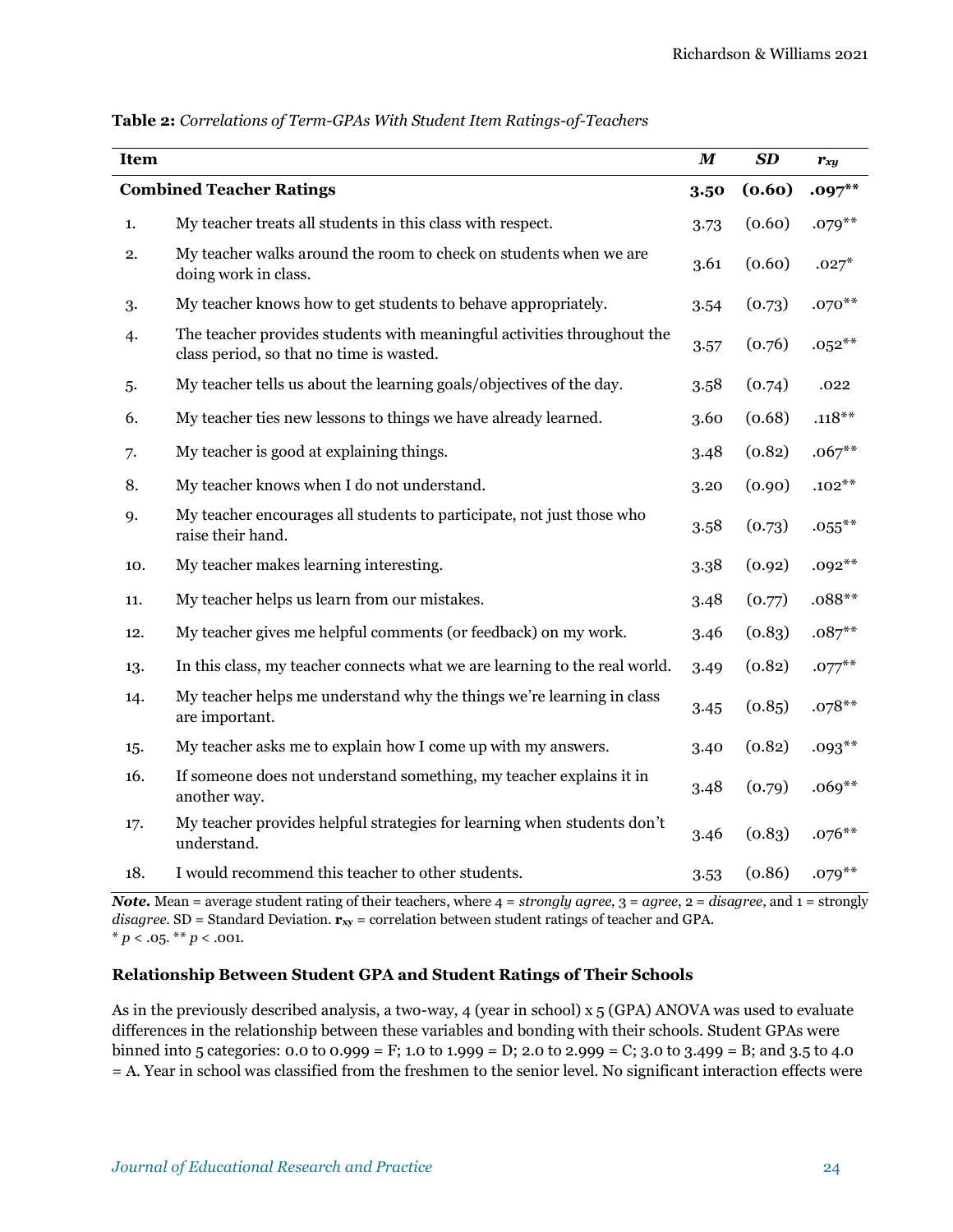obtained between these variables, but significant main effects were obtained for both GPA and year in school (see Table 3).

| Year in School | GPA (SD)   | Teacher (SD) | School (SD) |
|----------------|------------|--------------|-------------|
| Freshman       | 3.20(.82)  | 3.40(0.60)   | 3.33(.64)   |
| Sophomore      | 3.25(.83)  | 3.41(.67)    | 3.30(.67)   |
| Junior         | 3.23(0.83) | 3.57(.58)    | 3.35(.65)   |
| Senior         | 3.43(.72)  | 3.69(.48)    | 3.50(.62)   |

**Table 3:** *Year in School Averages Across GPA, Teacher Rating, and School Rating*

*Note.* GPA = average GPA for the first term. Teacher = average overall teacher rating. School = overall average school rating. *SD* = Standard Deviation.

The analysis of GPAs and student ratings of their schools yielded the following main effect:  $F(4, 6056) =$ 10.87, *p* < .001, Partial Eta squared = .017. Post hoc analysis using Tukey's HSD indicated that students who obtained an A GPA for the term rated their schools significantly higher than students who had a B, C, D, or F GPA. Those who obtained an F GPA for the term had significantly lower ratings of their schools than students who had a D, C, B, or A GPA. The only non-significant GPA comparison was between those with B and C GPAs.

A significant main effect was obtained for year-in-school and student rating of their schools,  $F(3, 6056) =$ 6.12, *p* < .001, Partial Eta squared = .003. Pairwise post hoc analysis using Tukey's HSD indicated that seniors rated their schools more favorably than other grade levels, which did not differ significantly in their ratings of schools.

Figure 2 plots mean student ratings of their schools binned for the term GPAs. Higher GPAs corresponded to higher ratings of schools and lower GPAs corresponded with lower ratings of schools. Across GPAs, seniors rated their school experience higher than students in other years. Also, the range of seniors' school ratings was much less than for other grades, which minimally differed across years in school. Freshmen through juniors with lower GPAs rated their school experience quite low.

Some descriptors of school experiences generated stronger relationships between GPA and ratings of school than did other descriptors (see Table 4). The item with the highest correlation with GPAs was the global item, "I like my school." ( $r_{xy}$  = .21,  $p$  < .001, two tailed). Perhaps it is not surprising that those with lower grade point averages were also less likely to enjoy school. GPAs were also significantly (*p* < .001) and positively correlated with student rating of other aspects of school experiences including perceptions of safety and feelings of being respected by adults.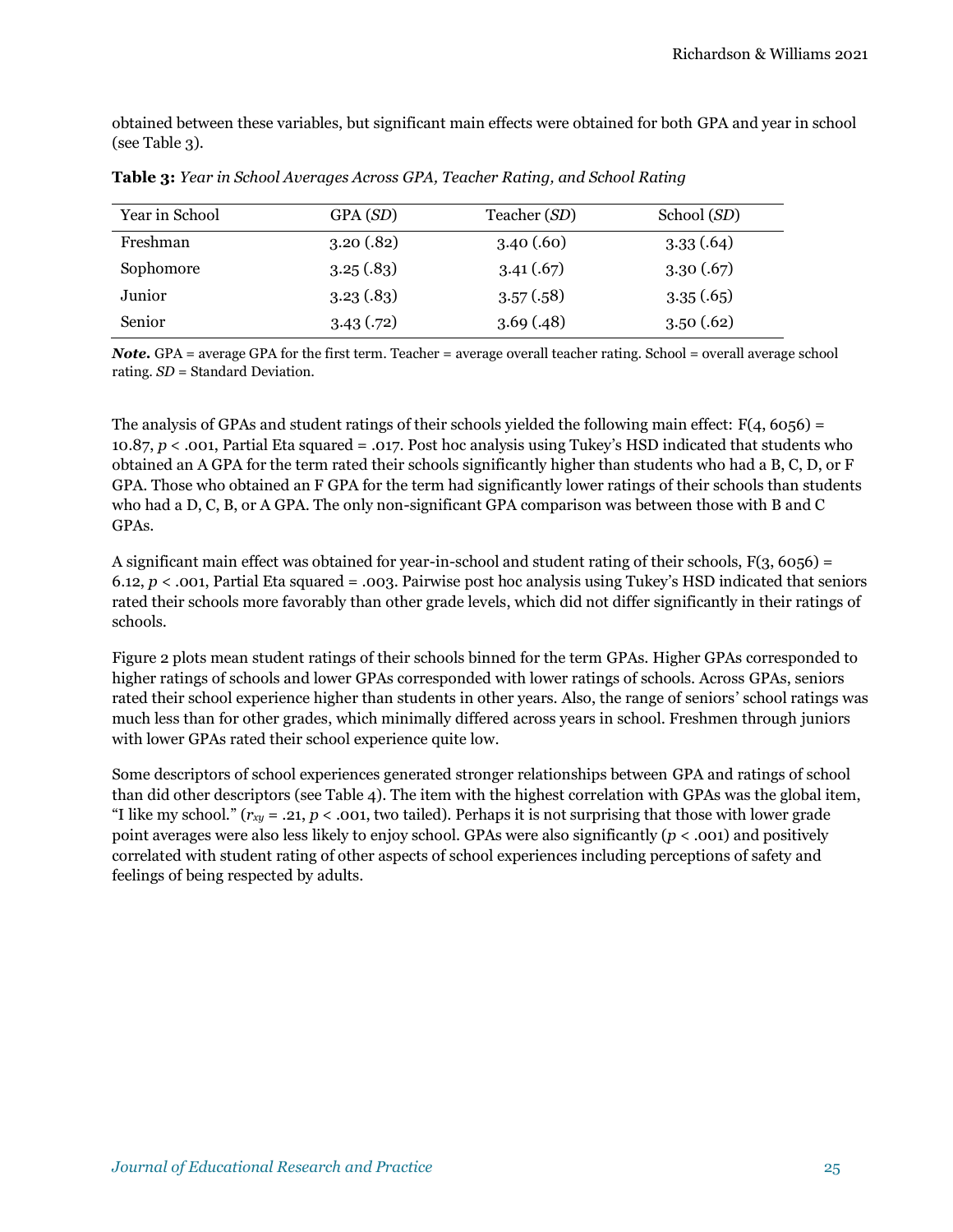**Figure 2:** *Mean School Ratings Across Term GPA*



*Note:* As GPAs for the term increase, so do the mean ratings of schools. Older students rate their schools more favorably than younger ones; however, the pattern of rating schools more favorably the better the GPA of students remains across grades.

**Table 4:** *Means and Correlations of Student Ratings of Schools Based on Term-GPA* 

| Item                           |                                                                       | М    | (SD)   | $r_{x}$   |
|--------------------------------|-----------------------------------------------------------------------|------|--------|-----------|
| <b>Combined School Ratings</b> |                                                                       | 3.35 | (0.65) | $.162***$ |
|                                | I like my school.                                                     | 3.35 | (0.91) | $.212***$ |
| 2.                             | My school sets clear rules for behavior.                              | 3.49 | (0.77) | $.098**$  |
| 3.                             | Adults at my school treat me with respect.                            | 3.46 | (0.77) | $.122***$ |
| 4.                             | I know an adult at my school that I can talk with if I need help.     | 3.44 | (0.88) | $.092**$  |
| 5.                             | At my school, students are recognized for following the school rules. | 3.08 | (0.96) | $.064***$ |
| 6.                             | My school is a place where I feel safe.                               | 3.31 | (0.87) | $.146**$  |

*Note*. Mean = average student rating of their teachers, where  $4 =$  *strongly agree*,  $3 =$  *agree*,  $2 =$  *disagree*, and  $1 =$ *strongly disagree*. *SD* = Standard Deviation. **rxy** = correlation between student ratings of teacher and GPA.  $*$  *p* < .05.  $*$  *p* < .001.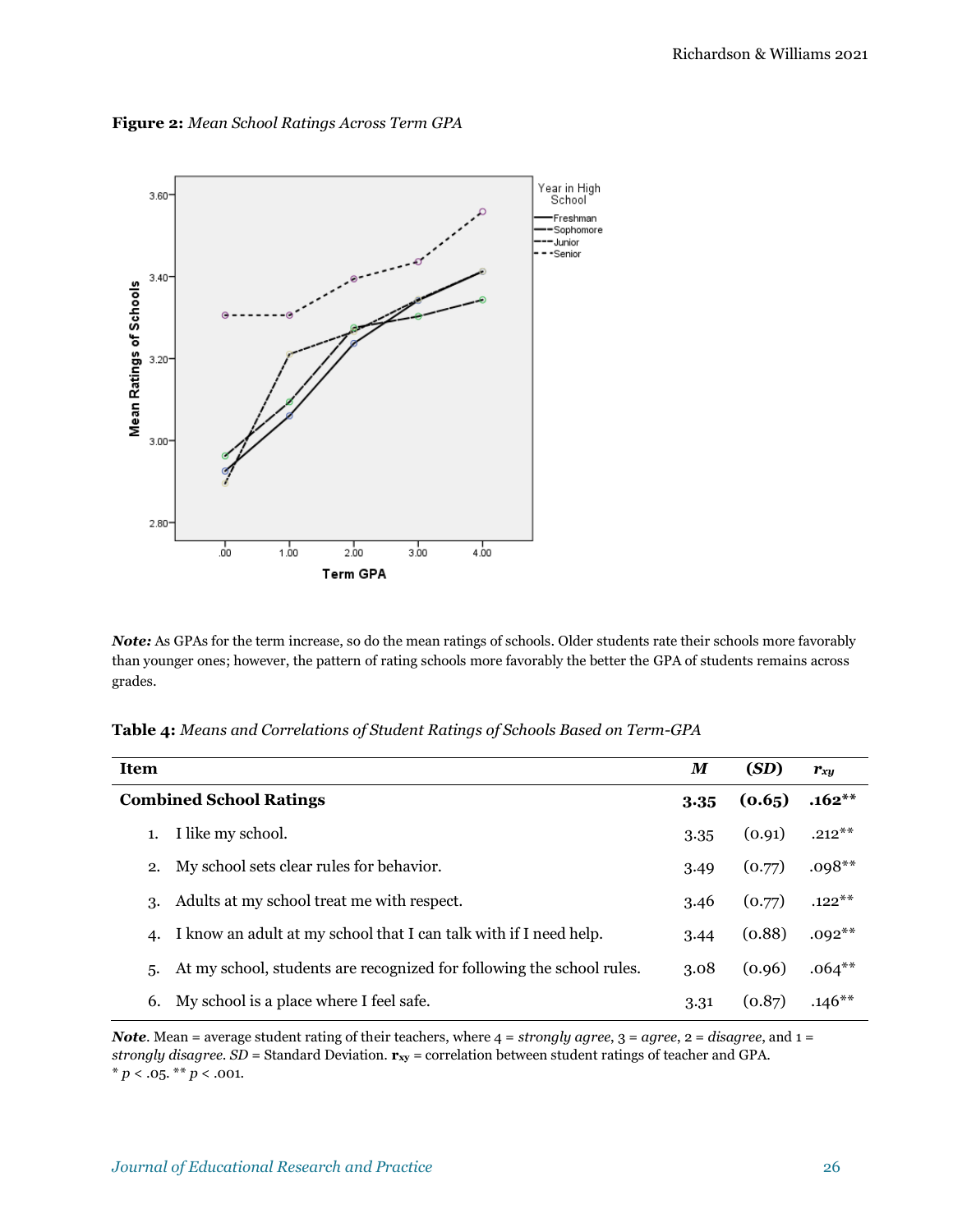# **Discussion**

Many high schools across the United States and Europe have used student surveys in evaluating teacher effectiveness. Some research has correlated student ratings of their teachers with student performance via value-added assessment (Wallace et al., 2015); however, little if any research has explored the connections between students' GPAs and their ratings of teacher effectiveness at the high-school level. Most of what is known about the relationship between grades and ratings of teachers has come from research with college students. In this collegiate research, grades have been among the strongest predictors of student ratings of teacher effectiveness. (Author et al., 2016; Nilson, 2012). However, as noted in the introduction to this article, minimal research on this relationship has occurred at the high-school level.

The current study appears to be the first to address the relationship between high school students' grades and their ratings of teacher effectiveness. Other distinguishing features of the current study include the following characteristics: (a) sample size (more than 6,000 high school students), (b) use of GPA across teachers and courses as opposed to specific course grades only, (c) determination of the relationship between GPA and ratings of teacher effectiveness from freshman through senior levels, (d) correlations between GPA and ratings of specific aspects of teacher effectiveness, and (e) analysis of the relationship between GPA and ratings of the school experience as a whole. Overall, students rated their teachers and school experiences positively. Although students with low GPAs rated their teachers lower than those with high GPAs, the ratings at the lowest GPA levels were not abysmally low. Plus, the more students had advanced in their high-school experience, the higher they rated their teachers and the school as a whole.

### **Ratings of Teachers**

The question raised in this study regarding grades and student ratings of teacher effectiveness at the highschool level suffers from the same limitation of similar research at the college level. Student ratings of teachers at the college level are most directly related to student grades rather than to an objective determination of teachers' instructional skills. Thus, student satisfaction with their grades often functions as a surrogate for the quality of teacher instruction. However, in a wealth of studies on teacher evaluations at the college level, teacher effectiveness is practically never independently operationalized and assessed apart from student grades in courses. It is student grades rather than student learning that is strongly related to ratings of teacher instruction. Teachers who give high grades are likely to be rated high in teaching effectiveness irrespective of how much students learn (Nilson, 2012). This pattern may also be true at the high school level.

The Paget et al. (2017) exploration of the relationships of college students' assessment reports and ratings of their instructors found a significant satisfaction bias related to students' receiving low assessments. Student ratings of their instructors were dramatically lower after just receiving low assessment results than prior to receiving those results. Paget et al. concluded that this pattern represented a strong grade bias. Likewise, Felton et al. (2004), also studying college students, found a .61 correlation between the easiness of a course and positive ratings of the course. This pattern is concerning because of the downward pressure it places on course rigor and student growth in an environment in which teachers depend on favorable reviews for job evaluations. Mental exertion in many cases is not enjoyable, but it is necessary for high-level academic achievement; schools should take care not to inadvertently incentivize classrooms with low levels of student effort.

To the extent that grades drive how students rate their teachers, which appears to be the case at the college level, some amount of caution should be exhibited with respect to student ratings for teacher evaluation in high schools. No one wants the unintended consequence of creating an incentive for teachers to reduce course rigor and student performance expectations. While connections between student grades and student rating of teachers have been much less researched at the high school than the college level, our data suggest that there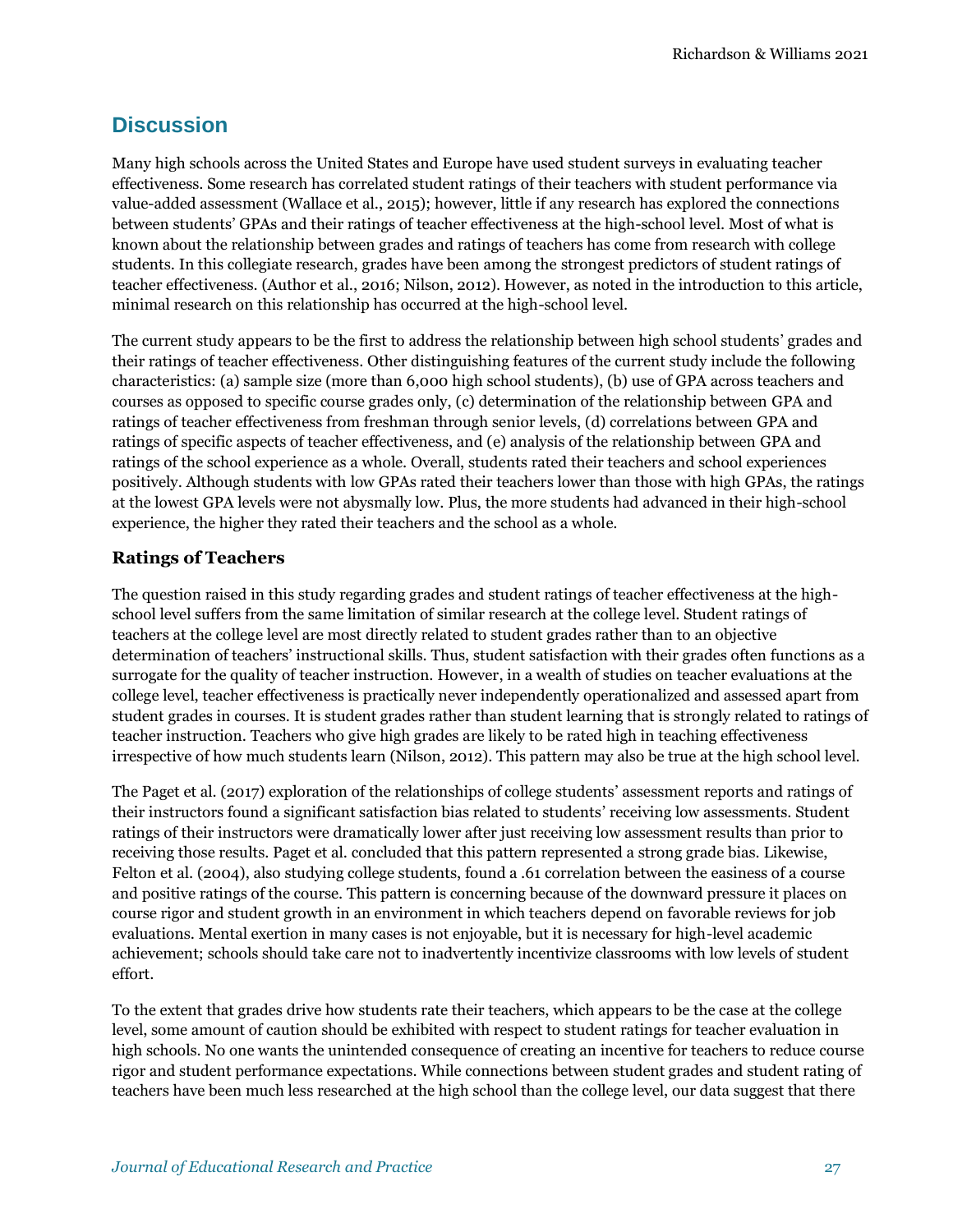is a consistently significant relationship between these variables: students who have higher GPAs give teachers and schools higher ratings. This pattern is perhaps intuitively plausible since "the system" is working for students who are obtaining good marks, and not working for those who obtain poor marks; furthermore, the students for whom their environment is not working are likely to perceive that environment more negatively, be it classroom or school at large.

Indeed, there are a number of hypothetical models for grades and student ratings to be related:

- 1. **Transactional Hypothesis**: Higher grades bring goodwill and higher teacher ratings from students. Grades are viewed as tokens of appreciation from the teacher and are reciprocated in kind by students. The degree to which this hypothesis is true is the degree to which student ratings are subject to content-irrelevant bias and hence the degree to which they are inappropriate for comparing teachers in the context of teacher evaluation.
- 2. **Instructional Common-Cause Hypothesis**: Better teaching produces higher levels of student learning, which in turn results in both better grades and better student evaluations of teachers. This hypothesis manifests a legitimate goal of student input.
- 3. **Climate Common-Cause Hypothesis**: In this hypothesis, the classroom climate simultaneously affects both student ratings of teachers as well as student grades. Positive classroom climate, a safe and positively reinforcing environment, produces goodwill and subsequent improved student ratings and student GPAs; conversely, poor classroom climate results in lowered student ratings of teachers and GPAs. It stands to reason that when students interpret their classrooms positively, they will work harder, which results in getting better grades, and they will simultaneously be predisposed to rate their teachers more favorably.

The current study does not have data with which to definitively parse which of these interpretations are most correct or the degree to which they might all be correct; however, our data may offer some clues as to the differential supportability of these interpretations.

If the Climate Common-Cause interpretation were a particularly large contributor to the connection between GPA and student ratings, one might expect items having to do more directly with classroom environment to have higher correlations with GPA. However, this linkage is not the case (see items 1, 3, and 18 in Table 2). To test this hypothesis more directly would require assessments of classroom climate and perhaps student interviews for each of these classes, which we do not currently have. Nevertheless, the consistent statistically significant connections between classroom-environment-related survey items and GPA suggest that this hypothesis may have some credence.

If the Instructional Common-Cause hypothesis were the biggest contributor to the connection between GPA and student ratings, one would expect items having to do with instruction to have the highest correlations with grades. This possibility is clearly not the case either; for example see items 2, 4, 5, 7, 16, and 17, which all have more modest connections with GPA (Table 2). However, certain other instructional items have higher connections with GPA, particularly those having to do with the notion of conferring (i.e., feedback interactions between student and teacher); for example see items 6, 8, and 15 in Table 2. In so far as grades measure achievement, perhaps these correlations may in part be picking up on the connection between teacher behaviors and student learning. If true, this would be a formative relationship.

The Transactional Hypothesis is the most concerning of explanations. It suggests a kind of content-irrelevant bias, about which teacher evaluation systems should be wary. It is this explanation that could potentially lead to a downward spiraling of expectations. If the Transactional Hypothesis explained the connection between GPA and student ratings, one might expect robust correlations between ratings and GPA irrespective of item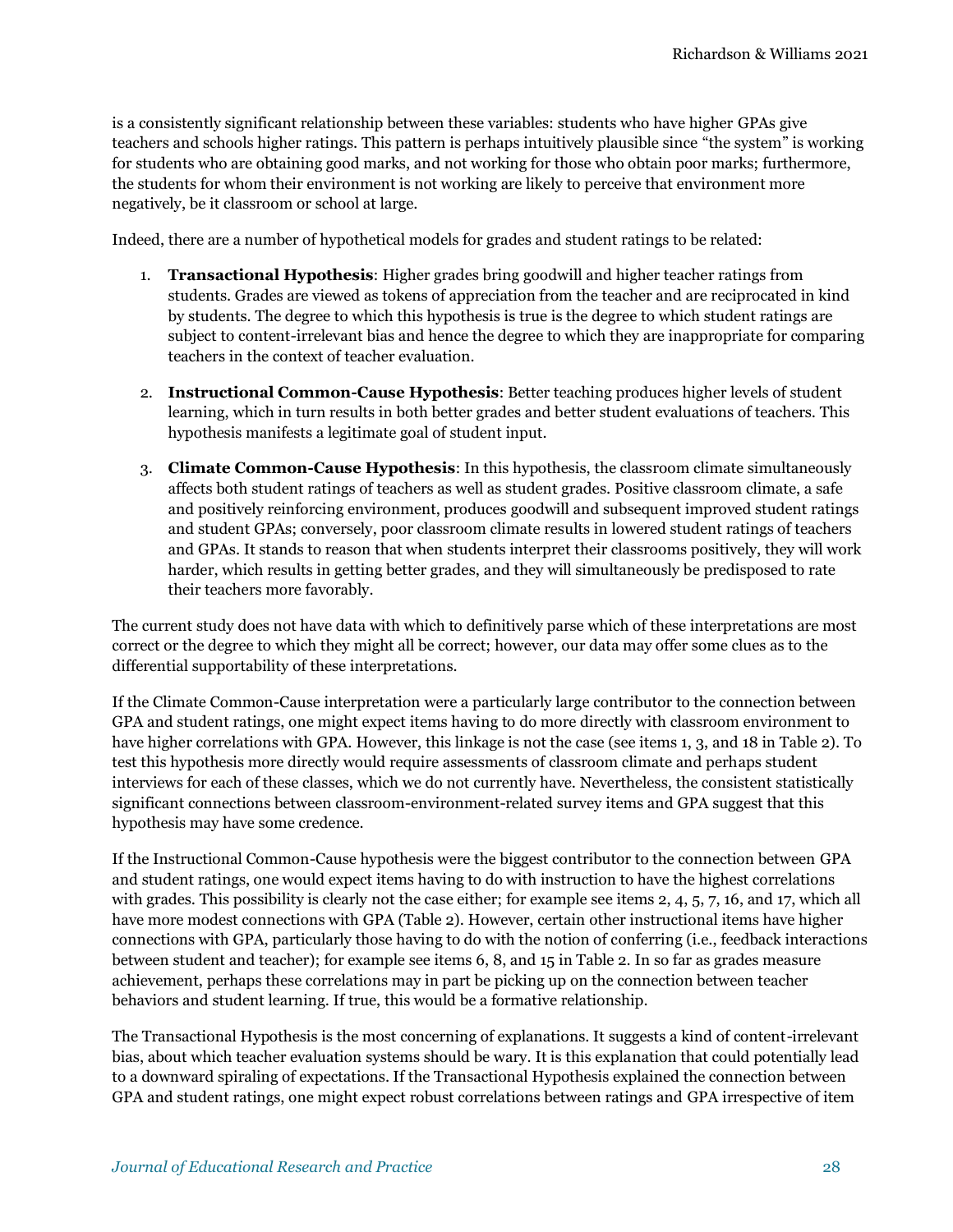content. Our data do not provide compelling evidence that the Transactional Hypothesis is the main driver of how students rate their teachers; however, this hypothesis has potential merit given the consistent statistically significant correlations between survey items and student GPA, irrespective of item content.

In order to more fully understand the degree to which the Transactional Hypothesis is valid, we would need to be able to objectively measure how much students actually learn in their classrooms and perhaps also how easy or difficult each classroom proves to be. Alas, no such measure of within-year learning was available in the high schools sampled in the current study. To have even more confidence in the veracity of our findings, we would need to randomly assign students to low-expectation and high-expectation conditions, an approach that would raise ethical concerns. As things stand, we have reason to believe that each of the three listed hypotheses may play some role in the connection between student ratings and grades.

### **Ratings of Schools**

In the current study, the relationship between student GPA and school ratings was similar to the relationship between student GPA and teacher ratings. However, in the ratings of schools, the relationship between GPA and student ratings was stronger than the relationship between GPA and teacher ratings, with overall correlations almost twice as large for GPA and student ratings (.162 as opposed to .097). Moreover, trends were even more consistent across grade levels for school perception ratings. This finding stands to reason since both the quarterly student GPA and the student school rating are global, cross-classroom measures. Furthermore, students who are more successful will be more positively disposed toward their schools. Clearly the causal arrow is likely to run the other direction as well: When students are more positively disposed toward their schools, they will be more likely to work hard to obtain good grades.

### **Ratings Across Student Year in School**

Significant differences were also noted in student ratings across year in school in the current study. Older students rated both teachers and schools more favorably than younger students. Seniors had significantly higher ratings than any other grade level. Why is it that seniors would have more favorable ratings of teachers than freshman? There are several possibilities for this. One possibility is that teachers who instruct older students are better than teachers who instruct younger ones. This possibility seems unlikely since in many cases the same teachers teach both introductory and advanced classes, and a majority teaches classes with a mix of multiple-aged students.

A second reason for variation in ratings across grade levels might be that upperclassmen are more likely to be enrolled in classes that they picked and, therefore, are more inherently interested in, whereas freshman and sophomores may be more likely to be taking required courses in which they have limited interest. Prima facie, the latter explanation seems more likely to be supportable than the first. To determine the veracity of this claim, we compared ratings of electives with ratings of required classes. Within our data set, teachers of elective classes do not systematically receive higher ratings than those teaching required courses; for example American Sign Language, drawing, culinary arts, photography, drivers education, computer programing, web development, biology, chemistry, geography for life, foreign language classes, and calligraphy have among the lowest average student ratings despite being elective classes.

A third reason might be that as students become more advanced in their coursework, they tend to rate teachers more favorably. However, this pattern does not appear to be the case. For example, average teacher ratings for the 9th, 10th, 11th, and 12th grade language arts sequence were 3.51, 3.37, 3.66, and 3.17, respectively, in our research. For the standard math sequence of required courses, average teacher ratings were 3.06, 3.25, and 3.01. Consequently, more advanced courses do not seem to elicit higher teacher ratings.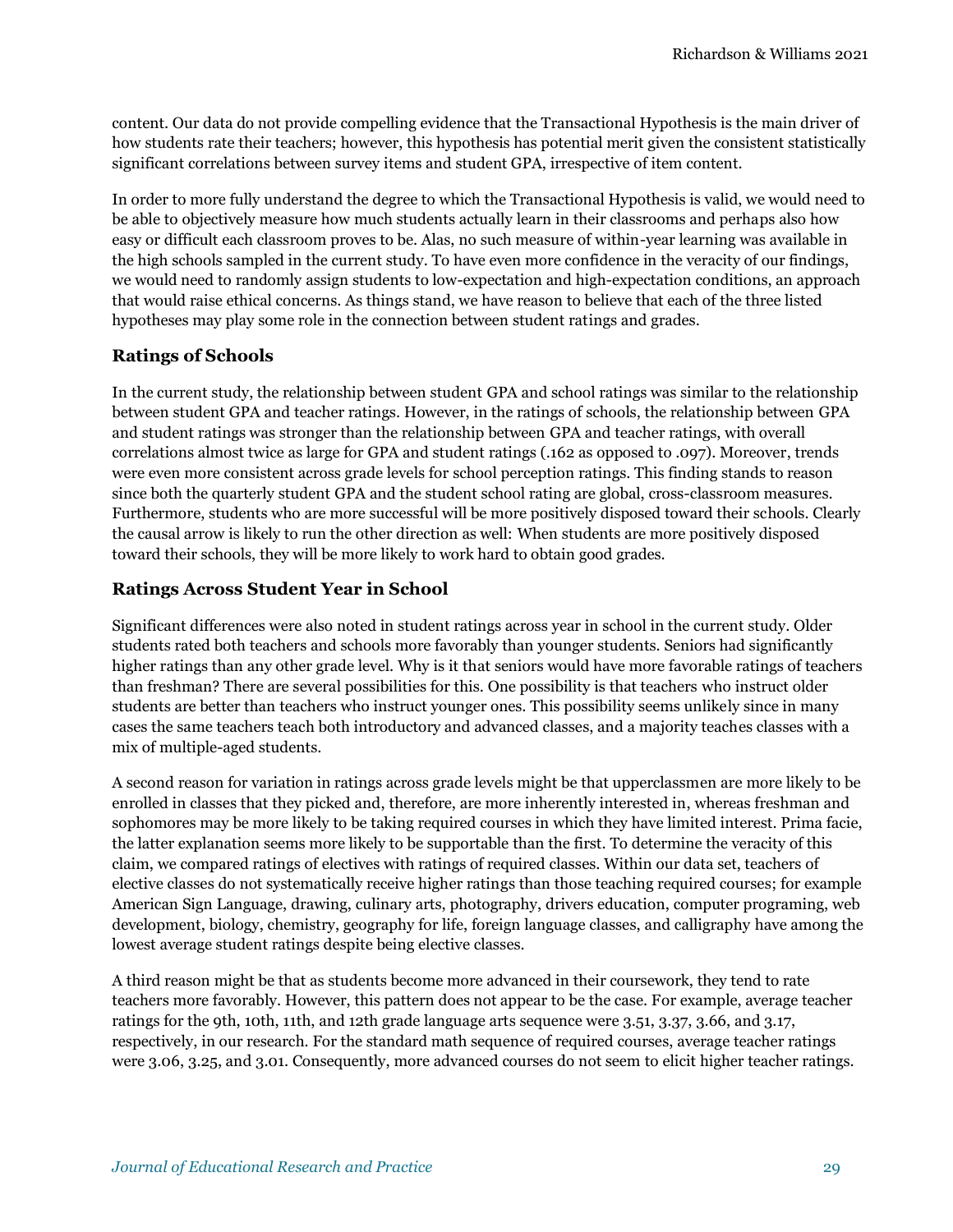Perhaps the most likely explanation for the finding that older students rate their schools more highly is attrition. The students with the poorest perceptions of their schools and teachers drop out of school over time, with the fewest remaining students in the senior year having a positive perception of school. The school district in this study had an 89% graduation rate for the senior class in this study, indicating that 11% of students who started high school as freshmen did not graduate from high school. This 11% may be the group who would have rated their schools less favorably than the 89% who continued through their senior year. After all, seniors had the lowest percentage of failing grades (Table 1). Perhaps regardless of school success as measured in grades, students who persevere through their senior year are more positively disposed toward their schools and teachers than are the students who end up dropping out of high school.

### **Future Research**

Future studies exploring the influence of student grades on teacher ratings should seek to measure and control for course difficulty, classroom climate, and within-year student achievement growth, as well as student grades. Until we have a better understanding of those variables, it will be difficult to make compelling claims about causal influences of student grades on student ratings of teachers. To the extent that student surveys are used for evaluation of teacher skills, these surveys need to be relatively free from the bias of soft expectations. Otherwise, there are likely to be unintended consequences of lowered expectations for student performance and subsequent lower levels of performance. Consequently, outstanding teachers skilled in getting students to stretch toward high levels of accomplishment may be unfairly devalued on student evaluations.

### **Limitations**

While the large sample in the current study likely increased reliability and validity of the relationship between GPAs and ratings of teacher effectiveness, the study is not without limitations. All the students came from a single school district, whereas other districts may have had somewhat different grading and instructional practices that could indirectly limit the external validity of the current study. Furthermore, using GPA as the measure of student performance, rather than grades in a particular class, made the isolation of specific teacher and course effects less definable. Nonetheless, because of the sizable sample and the numerous academic dimensions tracked in the study, the results can make a sizable impact in the limited research available on variables that affect GPAs and ratings of teacher effectiveness at the high-school level, as well as the linkage between GPAs and evaluation of teacher effectiveness.

### **Recommendations for Practice**

In light of our findings and review of the research, we recommend the following for using student ratings as an indicator of teacher effectiveness. First, use student ratings of teachers for professional learning purposes. The literature provides significant evidence that well-designed student ratings can inform teaching practices in ways that improve instruction and may result in improved student outcomes (LaFee, 2014). Despite being untrained observers, with various biases for or against a given teacher, students have a unique perspective given the amount of time spent in the classroom observing and experiencing instruction. Their perceptions, even if flawed, can be a valuable source of feedback to be considered by teachers, especially concerning areas that are not directly observable by teachers, such as classroom climate, the degree to which students feel supported, and the degree to which students feel challenged.

Second, be wary of using student ratings of teachers for evaluative purposes, especially when it involves comparing one teacher with another. In the studies conducted on college campuses, evidence suggests that student ratings of teachers have systematic bias favoring easier course content and inflated grades. Furthermore, there is little empirical reason to suggest that ratings of high school students should be significantly different from that of college students in this regard. In the current study, there is a robust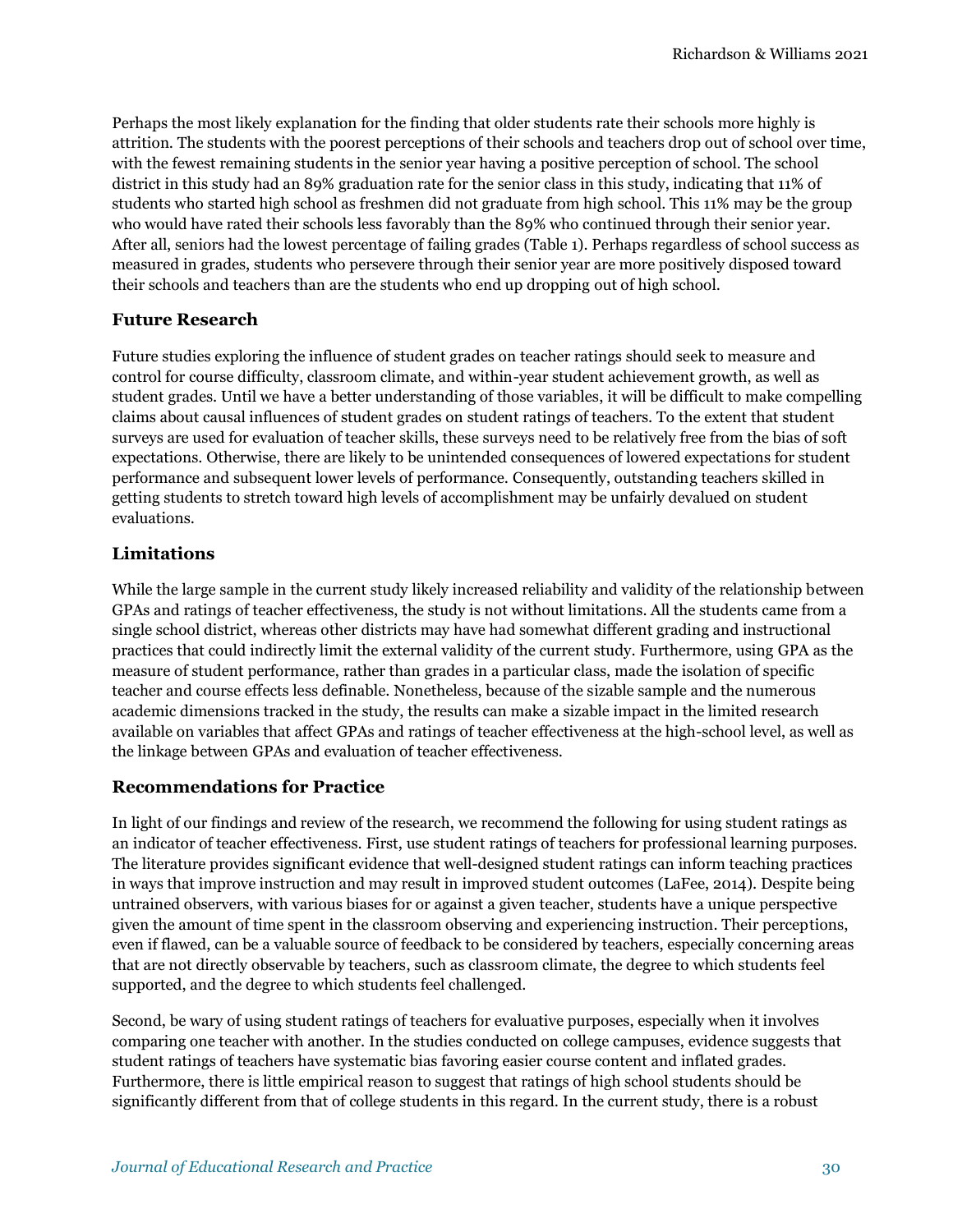relationship between student grades and student ratings of teachers. The current study does not indicate the direction of causation between lower grades and lower student ratings of teachers or that poor teaching may cause lower academic growth resulting in both lower ratings and lower grades. In fact, both of these causal nexuses are likely operative. Moreover, older high school students rate their teachers more favorably than younger ones. These phenomena are not well understood and may also suggest systematic bias. Consequently, evaluators of teachers should be aware of the likelihood that student ratings are influenced by the grades students receive, as well as other construct-irrelevant factors such as age of the respondent, irrespective of the quality of instruction in the classroom. And this last possibility should raise concerns that when we evaluate teachers using student ratings, we may bring about unintended consequences of easy grading policies and lowered expectations.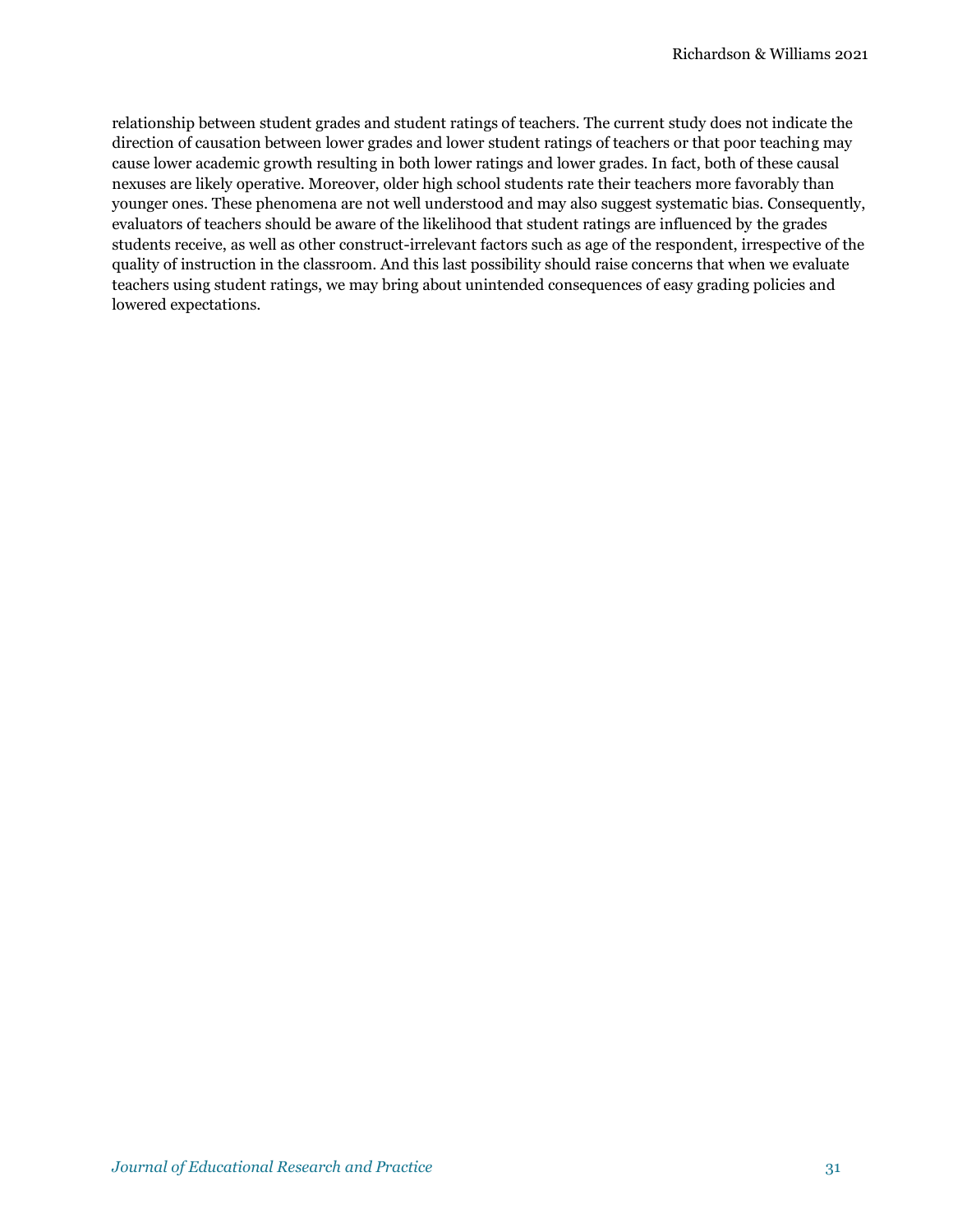### **References**

- Berk, R. A. (2005). Survey of 12 strategies to measure teaching effectiveness. *International Journal of Teaching and Learning in Higher Education, 17*(1), 48–62.
- Doran, H. C. (2005). Research matters/Challenges of value-added assessment. *Educational Leadership,63*(3),  $1 - 4.$
- Elstad, E., Lejoinbert, E., & Christophersen, K-A. (2017). Student evaluation of high-school teaching: Which factors are associated with teachers' perception of the usefulness of being evaluated? *Journal of Educational Research Online. 9*(1), 99–117.
- Every Student Succeeds Act, 20 USC § 6301 (2015). [https://www.congress.gov/bill/114th](https://www.congress.gov/bill/114th-congress.gov/senate-bill/1177)[congress.gov/senate-bill/1177.](https://www.congress.gov/bill/114th-congress.gov/senate-bill/1177)
- Felton, J., Mitchell, J., & Stinson, M. (2004). Web-based student evaluations of professors: The relations. *Analysis and Evaluation in Higher Education, 29,* 91–108.
- Ferguson, R. F. (2012). Can student surveys measure teacher quality? *Kappan, 94*(3), 24–28.
- Gates Foundation (2012). Measures of effective teaching. Retrieved from <http://k12education.gatesfoundation.org/>
- Hattie, J. (2009). *Visible Learning: A synthesis of over 800 meta-analyses relating to achievement.* Routledge.
- LaFee, S. (2014). Student evaluating teachers. *School Administrator, 7*(3), 2–7.
- Measures of Effective Teaching (2012). *Asking students about teaching.* Bill and Melinda Gates Foundation. [http://k12education.gatesfoundation.org/resource/asking-students-about-teaching-student](http://k12education.gatesfoundation.org/resource/asking-students-about-teaching-student-perception-surveys-and-their-implementation/)[perception-surveys-and-their-implementation/](http://k12education.gatesfoundation.org/resource/asking-students-about-teaching-student-perception-surveys-and-their-implementation/)
- Measures of Effective Teaching (2013). *Ensuring fair and reliable measures of effective teaching: Culminating findings from the MET project's three-year study.* Bill and Melinda Gates Foundation. [https://www.metproject.org/downloads/MET\\_Ensuring\\_Fair\\_and\\_Reliable\\_Measures\\_Practitioner](https://www.metproject.org/downloads/MET_Ensuring_Fair_and_Reliable_Measures_Practitioner_Brief.pdf) [\\_Brief.pdf](https://www.metproject.org/downloads/MET_Ensuring_Fair_and_Reliable_Measures_Practitioner_Brief.pdf)
- Nilson, L. B. (2012). Time to raise questions about student ratings. In J. E. Groccia & L. Cruz (Eds.) *To improve the academia* (pp. 213–217)*.* Jossey-Bass[. https://doi.org/10.1002/j.2334-](https://doi.org/10.1002/j.2334-4822.2012.tb00683.x) [4822.2012.tb00683.x](https://doi.org/10.1002/j.2334-4822.2012.tb00683.x)
- Paget, M., Brar, G., Veale, P., Busche, K., Coderre, S., Woloschuk, W., & McLaughlin, K. (2017). The grades that clinical teachers give students modifies the grades they receive. *Advances in Health Science Education. 23*, 241–247[. https://doi.org/10.1007/s10459-017-9783-0](https://doi.org/10.1007/s10459-017-9783-0)
- Raudenbush, S. W., & Jean, M. (2014). To what extent do student perceptions of classroom quality predict teacher value added? In T. J. Kane, K. A. Kerr, & R. C. Pianta (Eds.), *Designing Teacher Evaluation Systems*, 170–202. Josey-Bass Press.
- Seldin, P. (1999). Current practices—good and bad—nationally. In P. Seldin & P. Hutchings (Eds.), *Changing practices in evaluating teaching. A practical guide to improved faculty performance and promotion/tenure decisions* (pp. 1–24). Anker.
- Theall, M., & Franklin, J. L. (1990). Student ratings in the context of complex evaluation systems. In M. Theall & J. L. Franklin (Eds.) *Student ratings of instruction: Issues for improving practice* (Directions for Teaching and Learning, No. 43). Jossey-Bass.